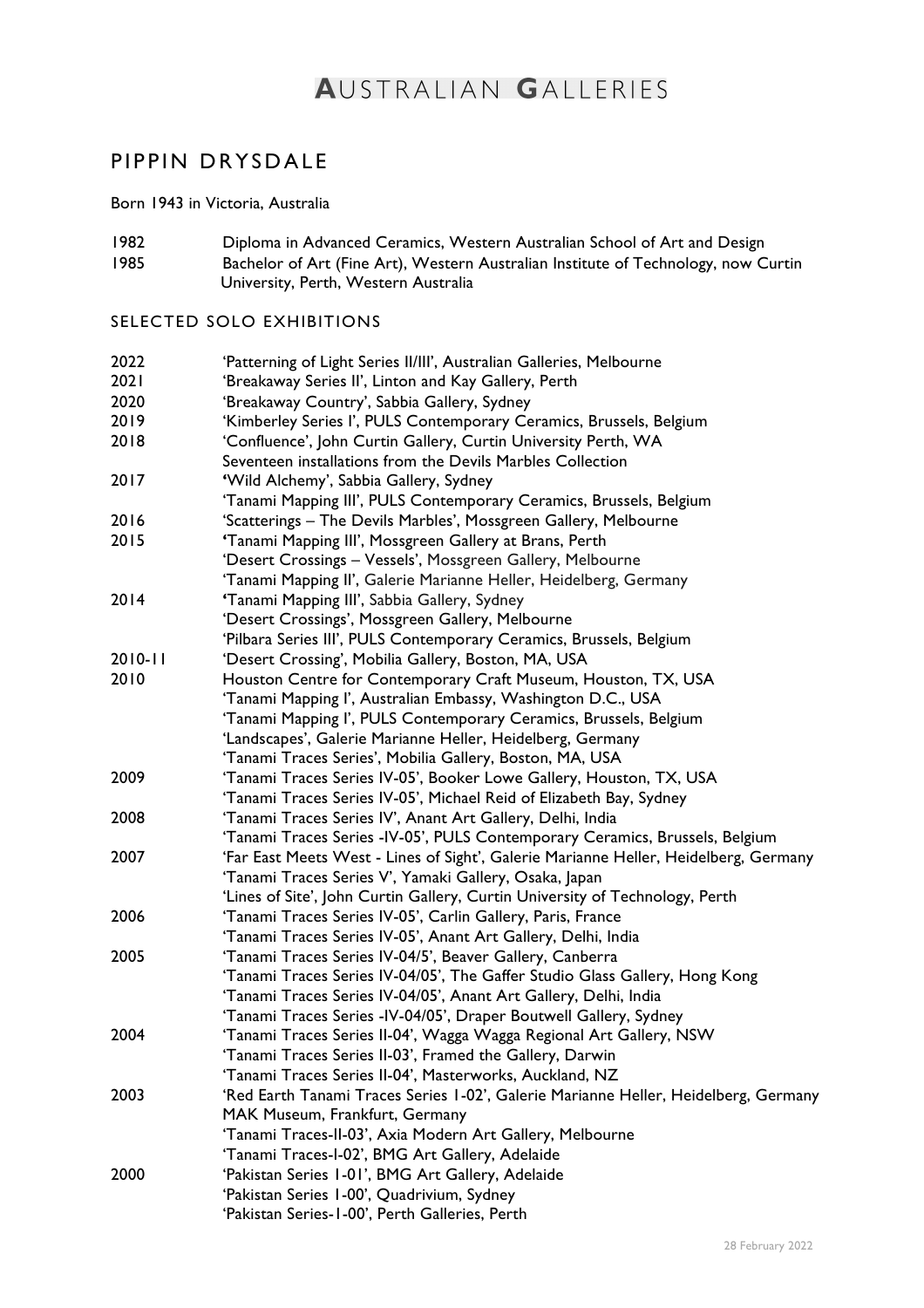- 1999 'From Dust, North Series', Perth Galleries, Perth 1997 'Eastern Goldfields Series II', Distelfink Gallery, Melbourne 'Eastern Goldfields Series II', Pots on Ponsonby, Auckland, NZ
- 'Eastern Goldfields Series I', Beaver Galleries, Canberra
- 1996 'Eastern Goldfields Series I', Contemporary Art Gallery, Paddington, Sydney
- 1995 'I Won't Wish I Will The Pinnacles', The Door Gallery, Fremantle, WA
- 'Chalice Series', Distelfink Gallery, Melbourne
- 1993 'Landscape and Carnivale Lustre Series', Perth Galleries, Perth
- 'Landscape and Carnivale Lustre Series', Gallery 2, Launceston, TAS
- 1992 'Carnivale Lustre Series', Narek, ACT
- 1991 'Totem Series', Tomsk Museum, Russia
- 'Totem Series', Novosirbirsk Museum, Russia
- 1990 'Logging on Parchment', Distelfink Gallery, Melbourne
- 1989 'Theatre Series', Potter's Gallery, Brisbane
- 'Theatre Series', Narek, Cupacumalong, ACT
- 1988 'Theatre Series', Handmark Gallery, Hobart
- 'Pippin Drysdale Ceramics', Fremantle Arts Centre, WA
- 1987 'Windows Series', Greenhills Gallery, Perth
- 1986 'Windows Series', Editions Gallery, Fremantle, WA

## SELECTED GROUP EXHIBITIONS

| 2022<br>2022 | Ravenswood Women's Art Prize (Finalist), Ravenswood School for Girls, Sydney<br>'Living with Art We Love', Duke and Duchess of Devonshire, Chatsworth Collection,<br>Derbyshire, UK |
|--------------|-------------------------------------------------------------------------------------------------------------------------------------------------------------------------------------|
|              | 'SIXTY: The Journal of Australian Ceramics Sixtieth Anniversary 1962-2022', National<br>Touring Exhibition, Australian Design Centre, Sydney                                        |
|              | Joanna Bird Contemporary Collections at COLLECT, London, UK                                                                                                                         |
| 2021         | 'Raw Colour', Holmes à Court Gallery at no 10, Perth                                                                                                                                |
|              | Adrian Sassoon at Art Uncrafted TEFAF Maastricht, Maastricht, Netherlands                                                                                                           |
|              | Joanna Bird Contemporary Collections at COLLECT, London, UK                                                                                                                         |
|              | 'The Study', Sabbia Gallery, Sydney                                                                                                                                                 |
|              | 'Sydney Contemporary', Sabbia Gallery, Sydney                                                                                                                                       |
|              | Group exhibition, Kunstforum Solothurn, Solothurn, Switzerland                                                                                                                      |
|              | Adrian Sassoon at Parham House, UK                                                                                                                                                  |
| 2020         | 'Autoritratto', Joanna Bird Contemporary Collections, London, UK                                                                                                                    |
|              | 'Joie de Vivre', Joanna Bird Contemporary Collections, London, UK                                                                                                                   |
|              | 'Landscapes in Porcelain', Joanna Bird Contemporary Collections, London, UK                                                                                                         |
|              | 'Winter Christmas Show', Adrian Sassoon, London, UK                                                                                                                                 |
|              | 'London House of Modernity', Adrian Sassoon, London, UK                                                                                                                             |
|              | Adrian Sassoon at Sotheby's London, UK                                                                                                                                              |
|              | Adrian Sassoon at TEFAF The Armoury, New York, USA                                                                                                                                  |
|              | Adrian Sassoon at TEFAF Maastricht, Maastricht, Netherlands                                                                                                                         |
|              | Adrian Sassoon at The Salon: Art + Design, New York, USA                                                                                                                            |
|              | Adrian Sassoon at Masterpiece, London, UK                                                                                                                                           |
|              | Adrian Sassoon at The Salon: Art + Design, PAD, USA                                                                                                                                 |
|              | Joanna Bird Contemporary Collections at COLLECT, London, UK                                                                                                                         |
| 2019         | Drawings: Sabbia Gallery, Sydney                                                                                                                                                    |
|              | 'An Idea Needing to be Made: Contemporary Ceramics', Heide Museum of Modern Art,                                                                                                    |
|              | Heidelberg, VIC                                                                                                                                                                     |
|              | Adrian Sassoon at TEFAF The Armoury, New York, USA                                                                                                                                  |
|              | Adrian Sassoon at TEFAF Maastricht, Maastricht, Netherlands                                                                                                                         |
|              | Adrian Sassoon at The Salon: Art + Design, New York, USA                                                                                                                            |
|              | Adrian Sassoon at Masterpiece, London, UK                                                                                                                                           |
|              | Joanna Bird Contemporary Collections at COLLECT, London, UK                                                                                                                         |
|              | Adrian Sassoon at The Salon: Art + Design, New York, USA                                                                                                                            |
|              | Adrian Sassoon at The Salon: Art + Design, PAD, London, UK                                                                                                                          |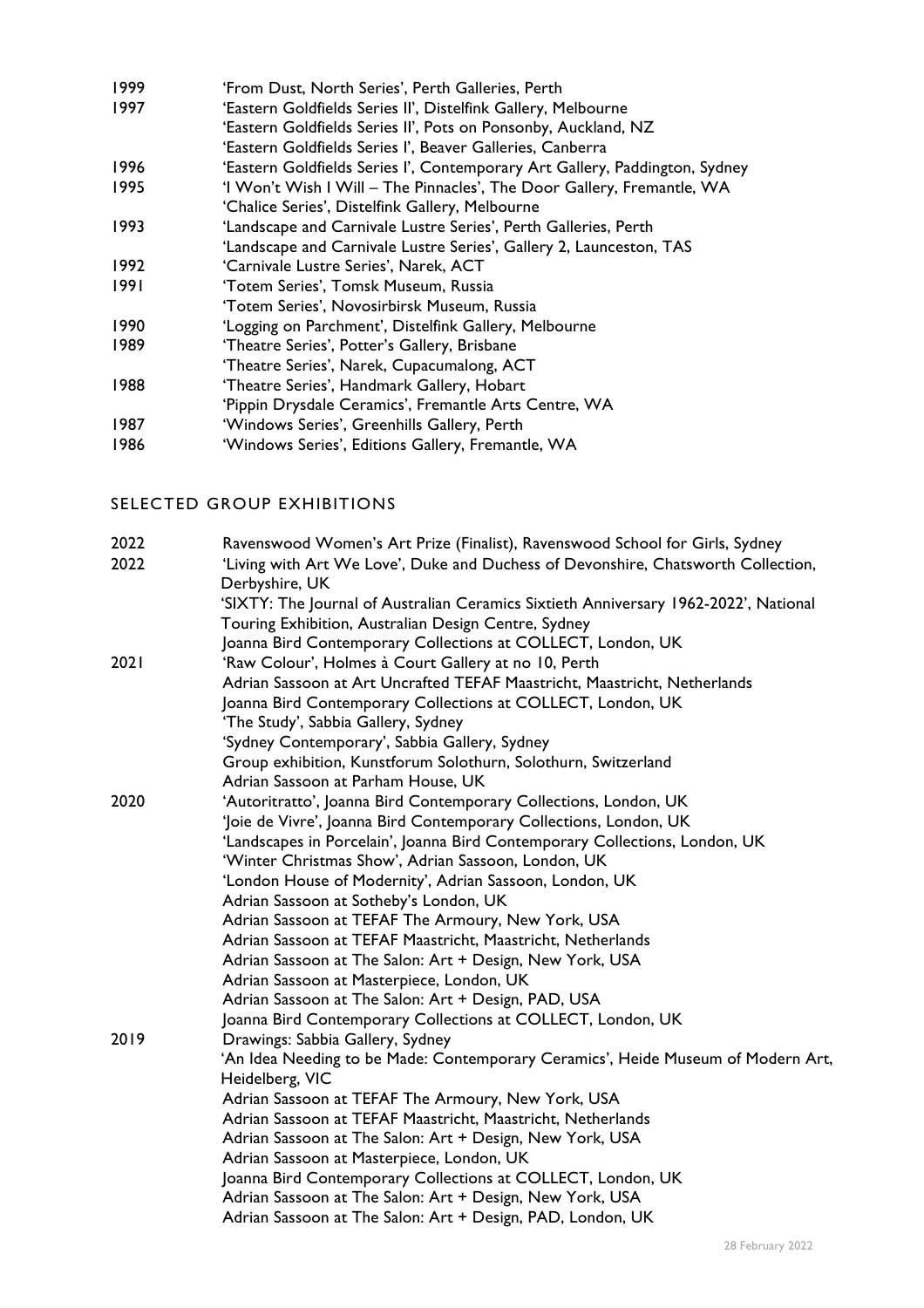|             | '30 ans de Céramique', Galerie Terra Viva, Saint-Quentin-la-Poterie, France                                                    |
|-------------|--------------------------------------------------------------------------------------------------------------------------------|
| 2018        | 'Revivals', Kunstforum Solothurn, Solothurn, Switzerland                                                                       |
|             | 'Something Blue - Ceramic Masters', Sabbia Gallery, Sydney                                                                     |
|             | 'Come on baby, light my fire', Musée Ariana, Ville de Genève, Switzerland                                                      |
|             | 'Wild Exhibition', Hawkesbury Art Gallery, NSW                                                                                 |
|             | Il <sup>th</sup> Festival De Sculpture Ceramique Europenne, Galerie Du Don, France                                             |
|             | Adrian Sassoon at TEFAF The Armoury, New York, USA                                                                             |
|             | Adrian Sassoon at TEFAF Maastricht: Maastricht, The Netherlands                                                                |
|             | Adrian Sassoon at The Salon: Art + Design, PAD, London, UK                                                                     |
|             | Adrian Sassoon at Masterpiece, London, UK                                                                                      |
|             | Adrian Sassoon at The Salon: Art + Design, New York, USA                                                                       |
| 2017        | Adrian Sassoon at TEFAF Maastricht: Maastricht, Netherlands                                                                    |
|             | Adrian Sassoon at TEFAF The Armoury, New York, USA                                                                             |
|             | 'Necessities of Life', Joanna Bird Contemporary Collections, London, UK                                                        |
|             | Sabbia Gallery at Sydney Contemporary Arts Fair, Sydney                                                                        |
|             | Adrian Sassoon at The Salon: Art + Design, PAD, London, UK                                                                     |
|             | Joanna Bird Contemporary Collections at COLLECT, London, UK                                                                    |
|             | Sculpture by the Sea, Cottesloe, WA                                                                                            |
|             | Group show, Kunstforum Solothurn, Solothurn, Switzerland                                                                       |
| 2016        | I <sup>re</sup> Biennale Internationale de la Ceramique, Saint Cerque, Switzerland                                             |
|             | The First Central China Ceramic Biennale, 'Cont(R)act Earth', Henan Museum, Zhengzhou,                                         |
|             | China                                                                                                                          |
|             | Joanna Bird Contemporary Collections at COLLECT, London, UK                                                                    |
|             | Adrian Sassoon at Masterpiece, London, UK                                                                                      |
|             | Adrian Sassoon at TEFAF Maastricht, Maastricht, The Netherlands                                                                |
|             | Adrian Sassoon at TEFAF The Armoury, New York, USA                                                                             |
|             | Adrian Sassoon at The Salon: Art + Design, PAD, London, UK                                                                     |
| 2015        | Joanna Bird Contemporary Collections at The New York Ceramics and Glass Fair, USA                                              |
|             | Joanna Bird Contemporary Collections at Decorex International 2015, London, UK                                                 |
|             | Galerie Marianne Heller at Munich Art Fair, Germany                                                                            |
|             | Adrian Sassoon at Masterpiece, London, UK                                                                                      |
|             | Joanna Bird Contemporary Collections at COLLECT, London, UK                                                                    |
|             | Adrian Sassoon at The Salon: Art + Design, New York, USA                                                                       |
|             |                                                                                                                                |
|             | Adrian Sassoon at The Salon: Art + Design, PAD, London, UK                                                                     |
| 2014        | Adrian Sassoon at TEFAF Maastricht, Maastricht, The Netherlands<br>Parcours Ceramique Carougeols Biennial, Geneva, Switzerland |
|             |                                                                                                                                |
|             | 'Here and Now', Lawrence Wilson Art Gallery, UWA, Perth                                                                        |
|             | 'Heat & Dust', Joanna Bird Contemporary Collections, London, UK                                                                |
|             | Adrian Sassoon at Masterpiece, London, UK                                                                                      |
|             | Galerie Marianne Heller at Munich Art Fair, Germany                                                                            |
|             | Joanna Bird Contemporary Collections at COLLECT, London, UK                                                                    |
|             | Adrian Sassoon at The Salon: Art + Design, New York, USA                                                                       |
|             | Adrian Sassoon at The Salon: Art + Design, PAD, London, UK                                                                     |
|             | Adrian Sassoon at TEFAF Maastricht, Maastricht, The Netherlands                                                                |
| 2013        | 'Christmas Show', Puls Contemporary Ceramics, Brussels, Belgium                                                                |
|             | 'Group Show', Galerie Terra Viva, Saint-Quentin-la-Poterie, France                                                             |
|             | Adrian Sassoon at Masterpiece, London, UK                                                                                      |
|             | 'A Tribute to Janet Mansfield', Moss Green Gallery, Melbourne                                                                  |
|             | 'The Vessel/The Object', Kunstforum Solothurn, Solothurn, Switzerland                                                          |
|             | Joanna Bird Contemporary Collections at COLLECT, London, UK                                                                    |
|             | Adrian Sassoon at The Salon: Art + Design, New York, USA                                                                       |
|             | Adrian Sassoon at The Salon: Art + Design, PAD, London, UK                                                                     |
|             | Adrian Sassoon at TEFAF Maastricht, Maastricht, The Netherlands                                                                |
| $2012 - 13$ | 'Colefax and Fowler', Joanna Bird Contemporary Collections, London, UK                                                         |
| 2012        | 'Ceramics since 1946', Grassi Museum for Applied Arts, Leipzig, Germany                                                        |
|             | Adrian Sassoon at Art Miami, USA                                                                                               |
| 2011        | 'Abstract Nature', Samstag Museum, University of South Australia, SA                                                           |
| 2010        | Joanna Bird Contemporary Collections at SOFA, Chicago, USA                                                                     |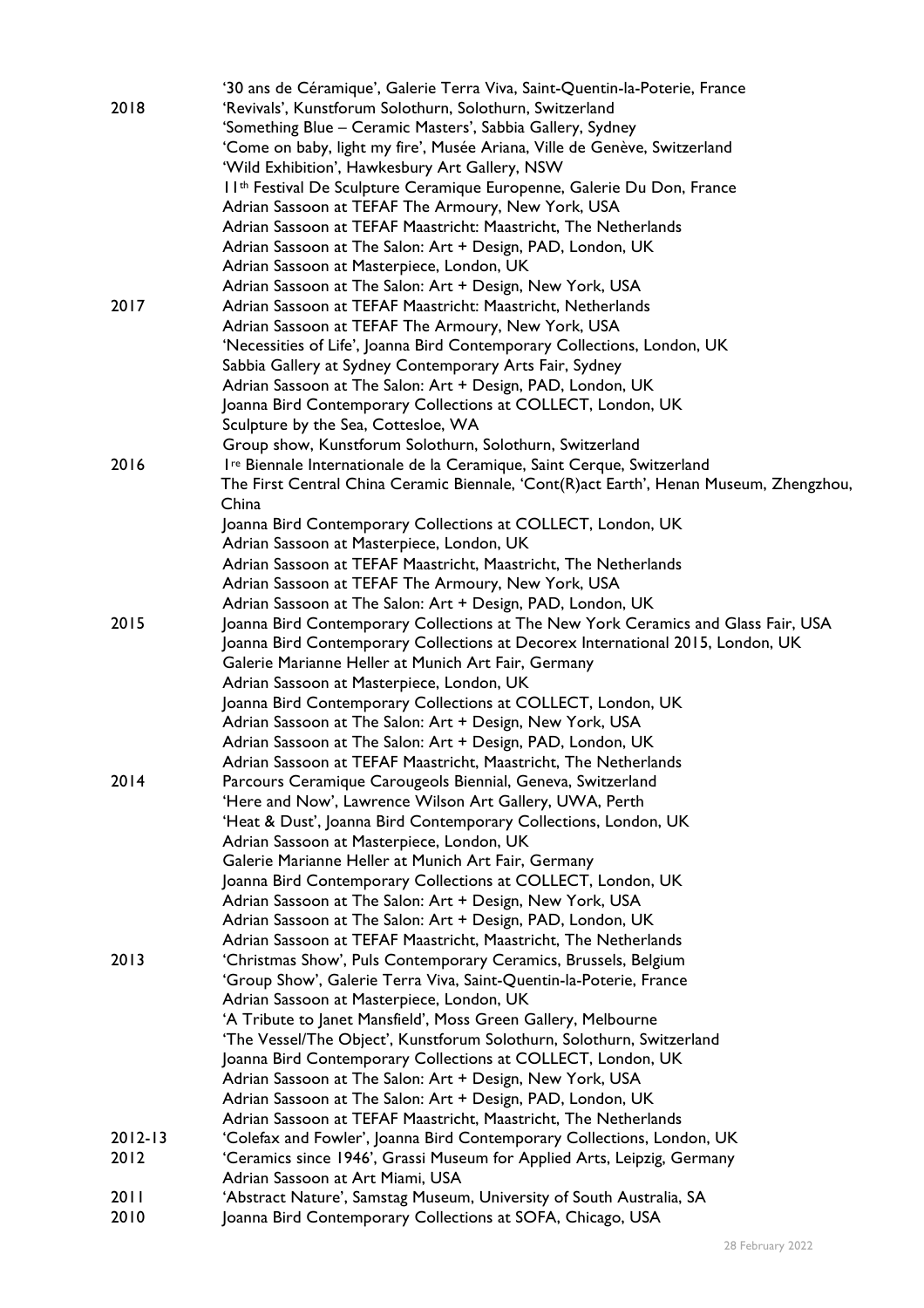|         | 'A Group Show', Museum of Modern Art, Gifu, Japan                                      |
|---------|----------------------------------------------------------------------------------------|
| 2007    | 'Mark Makin'g, Sabbia Gallery, Sydney                                                  |
|         | 'Clay and Glass', Puls Contemporary Ceramics, Brussels, Belgium                        |
| 2006    | 'Meitetsu', Osaka, Japan                                                               |
|         | Boutwell Draper Gallery at Melbourne Art Fair, Melbourne                               |
| 2005    | 'Australia Art and About', Ananya Gallery, Hong Kong                                   |
|         | 'Crust', Gold Coast City Art Gallery, Queensland                                       |
|         | Boutwell Draper Gallery at Melbourne Art Fair, Melbourne                               |
|         | 'Transformations', The National Gallery of Australia, Canberra                         |
|         | 'One Piece – One Artist', Galerie Marianne Heller, Heidelberg, Germany                 |
|         | Galerie Marianne Heller at COLLECT Art Fair, Victoria and Albert Museum,               |
|         | London, UK                                                                             |
|         | 'Small is Beautiful', The Scottish Gallery, Edinburgh, Scotland                        |
|         | FORM at 68 <sup>th</sup> Mostra Mercato Internazione del Artigianato, Florence, Italy  |
|         | 'Ceramic as Expression: 3 <sup>rd</sup> World Ceramic Biennale', Cebiko, Korea         |
|         | 'A Parched Progress: Landscapes of Australia', Lawrence Wilson Art Gallery, UWA, Perth |
|         | Sabbia Gallery at Sydney Art Fair, Sydney                                              |
|         | David Rex-Livingstone Gallery at Sydney Art Fair, Sydney                               |
|         | 'Porcelain and Bone China', (book launch) FORM, Perth                                  |
|         | 'Porcelain and Bone China', (book launch) Freeman Gallery, Hobart                      |
|         | 'Porcelain and Bone China', (book launch) Raglan Gallery, Sydney                       |
| 2004-05 | 'Vessel', Kunstforum Solothurn, Solothurn, Switzerland                                 |
| 2004    | Raglan Galleries at SOFA, Chicago and New York, USA                                    |
|         | Raglan Galleries at COLLECT Victoria & Albert Museum, London, UK                       |
|         | 'Coloured Porcelain', St. Joseph Galerie, Leeuwarden, Netherlands                      |
|         | 'Traces and Beyond', Wagga Wagga Regional Art Gallery, NSW                             |
|         | 'Group Show', Quadrivium, Sydney                                                       |
|         | 'Sidney Myer International Ceramic Award', Shepparton Art Gallery, VIC                 |
|         | 'Liquid Properties', Boutwell Draper Gallery, Sydney                                   |
| 2003    | 'Masters of the Modern', Munich, Germany                                               |
|         | 'Recovery for Use', Cheongiu International Biennale, Korea                             |
|         | 'Kanazawa Invitational Exhibition', Kanazawa, Japan                                    |
|         | 'The Legacy of Modern Ceramic Art', Museum of Modern Art, Gifu, Japan                  |
| 2002    | Craft Australia at Munich International Craft Fair, Munich, Germany                    |
|         | 'Material Culture', National Gallery of Australia, Canberra                            |
|         | Toowoomba Regional Art Gallery Biennial', Toowoomba Gallery, QLD                       |
|         | 'Australia Korea Foundation Tenth Anniversary Celebration', Craftwest Gallery, Perth   |
|         | 'The 21st Gold Coast International Ceramic Award', Gold Coast City, QLD                |
|         | 'Women in Art', Burswood Casino, Perth                                                 |
| 2001    | 'Centenary of Federation 1901-2001', National Gallery of Australia, Canberra           |
|         | 'Commitment in Craft', Craftwest Gallery, Perth                                        |
|         | 'Porcelain Art into the New Millennium', Canberra Museum and Art Gallery, Canberra     |
| 2000    | 'Now and Then', PICA, Perth                                                            |
|         | 'Australian Contemporary Ceramics', Galerie Marianne Heller, Heidelberg Germany        |
|         | 'Australia's Best', Contemporary Ceramic Art Gallery, Sydney                           |
| 1999    | 'Contemporary Australian Craft', on tour at the Powerhouse, Sydney, Museum of Modern   |
|         | Art, Shiga, Takaoka Art Museum and Hokkaido Museum of Modern Art, Japan                |
|         | 'Vitalita Perenne del Lustro', Palazzo del Consoli, Gubbio, Italy                      |
|         | 'A Generous Vessel', Centre for Contemporary Craft, Sydney                             |
| 1998    | 'Variations on a Vessel', Quadrivium, Sydney                                           |
|         | Joanna Bird Contemporary Collections at SOFA New York, New York, USA                   |
|         | Joanna Bird Contemporary Collections at SOFA Chicago, Chicago, USA                     |
|         | 'Decorated Clay', Queensland Art Gallery, Brisbane                                     |
| 1997    | 'San Francisco International Craft Fair', San Francisco, USA                           |
|         | 'Art in Gold', Ballarat Art Gallery and Museum, Ballarat, VIC                          |
|         | 'Delinquent Angel', touring Australia                                                  |
|         | 'Bowled Over', Savode Gallery, Brisbane                                                |
| 1996    | 'Australian Craft on Tour in Japan', Powerhouse Museum, Sydney                         |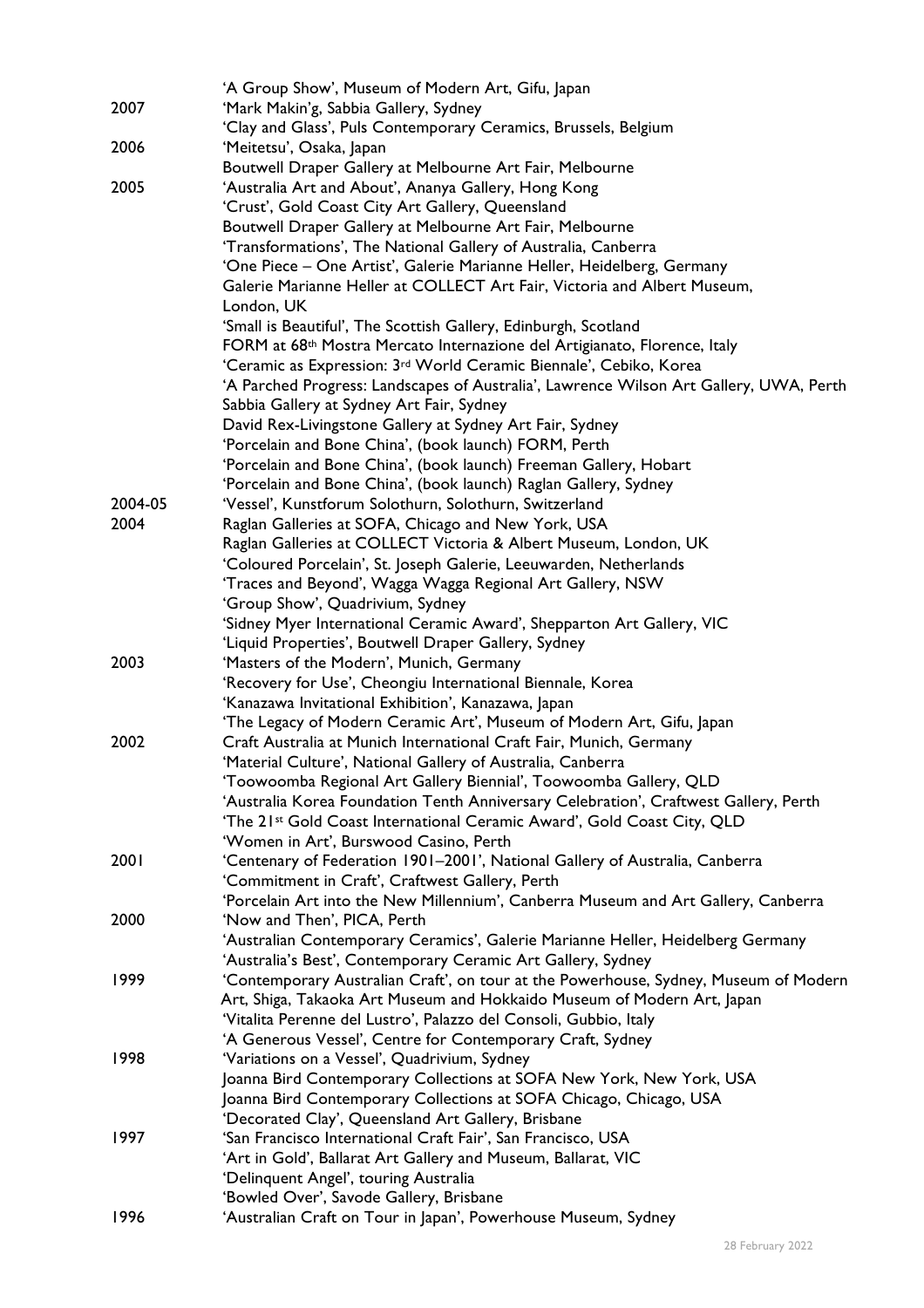|      | 'Clay and Glass', Guildford Grammar School, Perth<br>'Referencing the Earth', Kalla Yeedip Gallery, Perth<br>'Ceramics Art and Perception at Australian Expo', Singapore |
|------|--------------------------------------------------------------------------------------------------------------------------------------------------------------------------|
|      | Mossgreen at Sixth Australian Contemporary Art Fair, Royal Exhibition Building, Melbourne<br>'Bowling Along', Savode Gallery, Brisbane                                   |
|      | 'City of Perth Craft Award', Craftwest Gallery, Perth                                                                                                                    |
|      | 'Fifteenth International Gold Coast Ceramic Awards', Gold Coast, QLD                                                                                                     |
|      | 'Objects of Desire', Sydney City Galleries, Sydney                                                                                                                       |
|      | 'Annual Christmas Exhibition', Quadrivium, Sydney                                                                                                                        |
|      | 'Vessel: Contemporary Australian Ceramics', Canberra School of Art, Canberra                                                                                             |
|      | 'Collectables', Contemporary Ceramic Art Gallery, Sydney                                                                                                                 |
|      | 'The Bowled and the Beautiful', Moores Building, Fremantle, WA                                                                                                           |
|      | 'Australian Porcelain Artists', Perth Galleries, Perth                                                                                                                   |
|      | 'Sidney Myer Ceramic Award', Shepparton Art Gallery, Shepparton, VIC                                                                                                     |
|      | 'Director's Choice', Distelfink Gallery, Melbourne                                                                                                                       |
|      | 'Delinquent Angel', touring Japan, Singapore, USA, Australia                                                                                                             |
|      | 'Fletcher Challange Ceramics Award', Auckland, New Zealand                                                                                                               |
| 1995 | 'Fletcher Challange Ceramics Award', Auckland, New Zealand                                                                                                               |
|      | 'Delinquent Angel', Museo Internazionale Ceramiche, Faenza, Italy                                                                                                        |
|      | 'Art Expo', Fremantle, WA                                                                                                                                                |
|      | 'Artrage Festival 1995', Perth Entertainment Centre, Perth                                                                                                               |
|      | 'Midland Centennial Art Acquisition', Kalla Yeedip Gallery, Midland, WA                                                                                                  |
|      | 'The Spirit of Fremantle Docks Art Award', A Shed Fremantle, WA                                                                                                          |
|      | 'Christmas Exhibition', Perth Galleries, Perth                                                                                                                           |
|      | 'Celebrate the Maj', His Majesty's Theatre, Perth                                                                                                                        |
|      | 'Landscape as Metaphor', Claremont School of Art, WA                                                                                                                     |
|      | 'Araluen Festival of Art', Araluen, WA                                                                                                                                   |
|      | 'Perth College Art Exhibition', Perth College, Perth                                                                                                                     |
|      | 'City of Perth Craft Award', Craftwest Gallery, Perth                                                                                                                    |
|      | 'Juggling the Elements', Manly Art Gallery, Sydney                                                                                                                       |
|      | 'Ceramikon', Architectural Designex, Sydney                                                                                                                              |
|      | 'Ceramics', Back to Back Galleries, Newcastle, NSW                                                                                                                       |
|      | 'Celebrating the Fellows', Craftwest Gallery, Perth                                                                                                                      |
| 1994 | 'The Bowl', Savode Gallery, Brisbane                                                                                                                                     |
|      | 'Designed and Made', Craftwest Gallery, Perth<br>'Sidney Myer Ceramic Award', Shepparton Art Gallery, VIC                                                                |
|      | Perth Galleries at Fourth Australian Art Fair, Melbourne                                                                                                                 |
|      | 'Pride of Place - New Acquisitions 1990-1994', Art Gallery of WA, Perth                                                                                                  |
|      | 'From Bauhaus to Birdhouse', Perth Galleries, Perth                                                                                                                      |
|      | Perth Galleries at CINAFE '94, Chicago, USA                                                                                                                              |
|      | 'The Bowled and the Beautiful', The Door Exhibition Space, Fremantle, WA                                                                                                 |
|      | 'Art Exhibition', Hale School, Perth                                                                                                                                     |
|      | Crafts Council of WA at Australian Contemporary Art Fair, Singapore                                                                                                      |
|      | Crafts Council of WA at Australia Comes to Surabaya, Surabaya, Indonesia                                                                                                 |
| 1993 | Perth Galleries at CINAFE '93, Chicago, USA                                                                                                                              |
|      | 'Setting the Standard', McWhirter's Artspace, Brisbane                                                                                                                   |
|      | 'The Bowl', Narek, Canberra                                                                                                                                              |
|      | 'A Renaissance of Tiles', The Jam Factory, Adelaide                                                                                                                      |
|      | 'From Funk to Functional', McWhirter's Artspace, Brisbane                                                                                                                |
|      | 'Craft Award', Waldorf School, Perth                                                                                                                                     |
|      | 'Australian Customs Service Award', Customs House, Fremantle, WA                                                                                                         |
|      | 'Christmas Exhibition', Distelfink Gallery, Melbourne                                                                                                                    |
|      | 'Art Exhibition', Wesley College, South Perth, Perth                                                                                                                     |
|      | 'Habitat', Fremantle Arts Centre, WA                                                                                                                                     |
|      | 'Spring Exhibition', Gunyulgup Gallery, Yallingup, WA                                                                                                                    |
| 1992 | 'Ceramic Object', Manly Art Gallery, Sydney                                                                                                                              |
|      | 'Design Visions', Art Gallery of WA, Perth                                                                                                                               |
|      | 'From Russia With Love', Perth Galleries, Perth                                                                                                                          |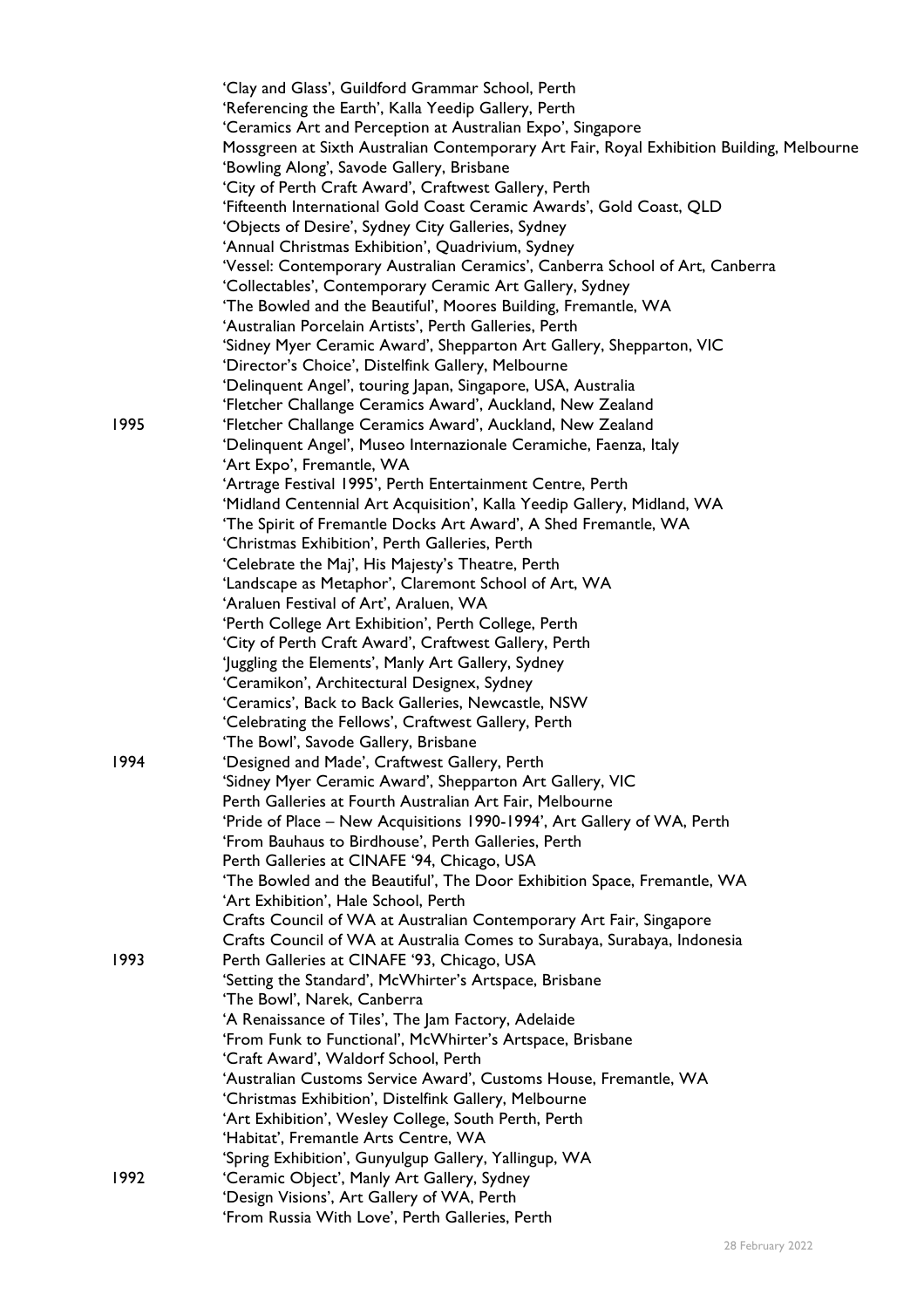|      | 'Easter Exhibition', Esplanade Hotel Extravaganza Gallery, Albany, WA               |
|------|-------------------------------------------------------------------------------------|
|      | 'Mornington Peninsula Craft Award', VIC                                             |
|      | 'Diamond Valley Art Awards', Shire of Diamond Valley, VIC                           |
| 1991 | 'Western Australian Painting and Ceramics', Gallery Sanyo, Tokyo, Japan             |
|      | 'National Ceramic Exhibition', Shepparton Art Gallery, VIC                          |
|      | 'Colour Spectrum', Miskin Gallery, Brisbane                                         |
|      | 'Decorated Clay', Queensland Art Gallery, Brisbane                                  |
|      | 'Designer Makers', Moore's Building, Fremantle, WA                                  |
|      | 'Esplanade Extravaganza', Esplanade Hotel Gallery, Albany, WA                       |
|      | 'Arts Access Tutors Exhibition', Fremantle Arts Centre, WA                          |
| 1990 | 'Australian Survey of Crafts '90', Meat Market, Craft Centre, Melbourne             |
|      | 'Aust. Ceram, '90', Burswood Hotel, Perth                                           |
|      | 'Diamond Valley Art Awards', Melbourne                                              |
|      |                                                                                     |
|      | 'Women's Work', New Collectibles Gallery, Fremantle, WA                             |
|      | 'Ninth Annual Craft Acquisition Award', Darwin                                      |
|      | 'City of Perth Craft Award', Crafts Council Gallery, Perth                          |
|      | 'Variety Club of Australia Inaugural Art Exhibition', Canberra                      |
|      | 'Mt Leseur Art Acquisitions Award', Fremantle Art Gallery, WA                       |
| 1989 | 'Paint for Peace', New Editions Gallery, Fremantle, WA                              |
|      | 'Mark Making', Fremantle Arts Centre, WA                                            |
|      | 'National Ceramic Award', School of Art Gallery, Canberra                           |
|      | 'City of Perth Craft Award', Crafts Council Gallery, Perth                          |
|      | 'Fletcher Challenge Ceramics Award', Auckland, NZ                                   |
|      | 'Summer Visions', New Collectibles, Fremantle, WA                                   |
|      | 'All That Glitters', Clayform Gallery, Perth                                        |
|      | 'Crafts Council of WA at Australian Expo', Singapore                                |
|      | 'Christmas Box', Fremantle Arts Centre, WA                                          |
| 1988 | 'International Art Competition 1988', New York, USA                                 |
|      | Crafts Council of WA at Australian Interior Design Expo, Hong Kong                  |
|      | 'New Contemporaries', Crafts Council Gallery, Perth                                 |
|      | '2Expo '88', Brisbane                                                               |
|      | 'Quality 5', Crafts Council of South Australia, Adelaide                            |
|      | 'City of Perth Craft Award', Crafts Council Gallery, Perth                          |
|      | 'Fletcher Challenge Ceramics Award', Auckland, NZ                                   |
|      | 'National Ceramic Award', School of Art Gallery, Canberra                           |
|      | 'City of Fremantle Acquisition Award', Fremantle, WA                                |
|      | 'National Craft Acquisition Award', Crafts Council of the NT, Darwin                |
|      | 'Christmas Show', Perth Galleries, Perth                                            |
|      | 'A Decade at St Brigid's 1978-1988', Perth Technical College, Perth                 |
|      | 'Purchase a Pot', Fremantle Arts Centre, WA                                         |
|      | '14th Commonwealth Universities Congress Exhibition', UWA, Perth                    |
|      | 'Diamond Valley Art Awards', Melbourne                                              |
| 1987 | 'Challenges', Crafts Council of WA Gallery, Perth                                   |
|      | 'Craft Expo', Sydney                                                                |
|      | 'Craft Purchase Exhibition', Queen Victoria Museum and Art Gallery, Launceston, TAS |
|      | 'City of Perth Craft Award', Crafts Council Gallery, Perth                          |
|      |                                                                                     |
|      | 'National Ceramic Award', Canberra School of Art Gallery, Canberra                  |
|      | 'Opening Exhibition', Gunyulgup Galleries, Yallingup, WA                            |
|      | 'Bathurst Art Purchase', Bathurst Art Gallery, Bathurst, NSW                        |
| 1986 | 'National Ceramic Award', Canberra School of Art Gallery, Canberra                  |
|      | 'City of Perth Craft Award', Council House, Perth                                   |
| 1985 | 'Walkers' Award', Victorian Arts Centre, Melbourne                                  |
|      | 'Crossroads', Distelfink Gallery, Melbourne                                         |
|      | 'City of Perth Craft Award', Council House, Perth                                   |
|      | 'Future Perspectives', Editions Gallery, Fremantle, WA                              |
|      | 'Fremantle Markets Invitational Ceramic Award', Fremantle Arts Centre, WA           |
|      | 'Women – A Career in the Crafts', Crafts Council of WA Gallery, Perth               |
|      | 'Design for Living', Crafts Council of WA Gallery, Perth                            |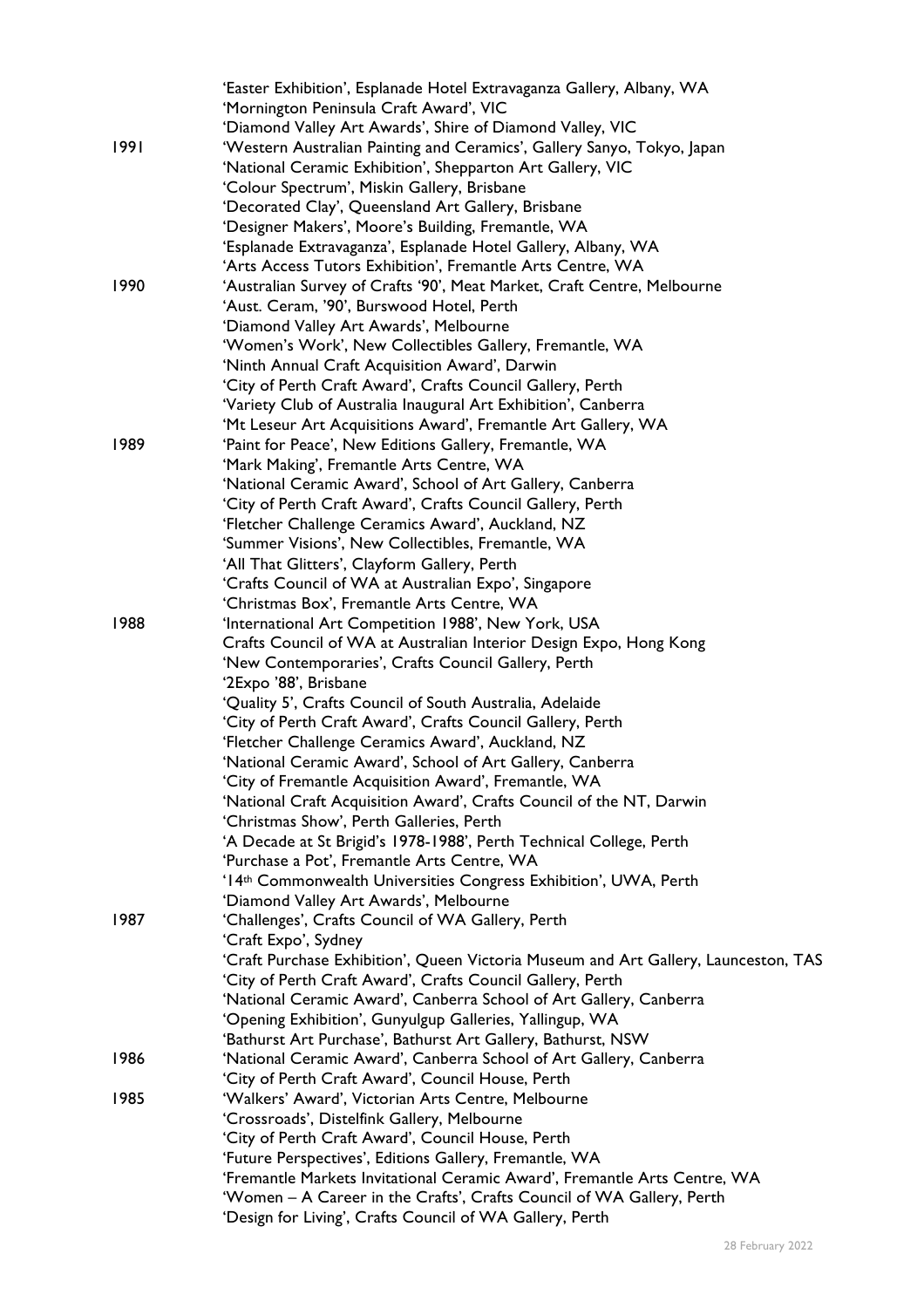|      | 'WAIT Craft Degree Exhibition', Praxis, Fremantle, WA                                |
|------|--------------------------------------------------------------------------------------|
|      | 'Christmas Exhibition', Greenhill Galleries, Perth                                   |
| 1981 | 'Graduation Exhibition Perth Technical College', Short Street Gallery, Fremantle, WA |

#### AWARDS

| 2020   | Honorary Doctorate of the Arts, Curtin University, Perth, Western Australia             |
|--------|-----------------------------------------------------------------------------------------|
| 2015   | WA State Living Treasure Award, Western Australian Government                           |
| 20 I I | Artsource Lifetime Achievement Award, Perth, Western Australia                          |
| 2007   | Master of Australian Craft, Craft Australia, New South Wales, Australia                 |
| 2003   | Gold Coast International Award, Queensland, Australia                                   |
| 1995   | City of Perth Craft Award, Western Australia                                            |
|        | Newcastle Ceramic Purchase Award, New South Wales, Australia                            |
|        | Docks Art Award, Fremantle, Western Australia                                           |
| 1994   | Diamond Valley Art Award, Victoria, Australia                                           |
| 1992   | Highly Commended, Australian Customs Service Art Award, Fremantle, WA                   |
| 1991   | Highly Commended, Diamond Valley Art Award, Victoria, Australia                         |
| 1988   | Award for Ceramics Excellence, Tresillian Art Award, Nedlands, Perth, Western Australia |
|        | Certificate of Excellence International Art Award, New York, USA                        |
|        | National Craft Acquisition Award, Museum and Art Gallery of the Northern Territory,     |
|        | Australia                                                                               |
|        | Award for Excellence, City of Fremantle Acquisition Award, Perth Western Australia      |
| 1987   | Award for Ceramics Excellence, Tresillian Art Award, Nedlands, Perth, Western Australia |
|        | Purchase Award, Queen Victoria Museum and Art Gallery, Launceston, Tasmania,            |
|        | Australia                                                                               |
| 1985   | Highly Commended, City of Perth Craft Award, Perth, Western Australia                   |
|        |                                                                                         |

## COLLECTIONS

Public Collections

Art Gallery of Western Australia – Windows Series platter,1987, Effigy,1992. Auror Australis, 1995, Lake Amadeus, 1999 Artbank – Art Works acquired for International Embassy locations Auckland Art Gallery, New Zealand – Fly Flat Diggings, 1997 Campbelltown Art Gallery, New South Wales – lustred Pinnacle vessel, 1996 Cheongiu Museum and Art Gallery Korea – two works, TTS-I- 02 City of Fremantle – 1988, three pieces Pinnacles Series, 1995 Curtin University Art Collection, WA – slab piece,1985, Pinnacles Series,1995 – three works, TTS-V-06, – Devils Marbles II, 2018, Seedlings Sprout Edith Cowan University, Western Australia, OTT bowl, 1993, Pinnacle Series,1995 Fuller Craft Museum, Massachusetts, USA – TTS-IV-2005, Earth Drawing  $X$  (a) Launceston Art Gallery, Tasmania, Australia – Windows, 1987 MAK Museum, Frankfurt, Germany – Red Earth, TTS-I-02 Manly Art Gallery & Museum – Effigy IV, 1992, Pinnacles Series I, Circles in Space 1-3, 1994, 1995 Musée Ariana, Ville de Genève, Switzerland Methodist Ladies College, Claremont, Western Australia – Logging on Parchment, 1990 Museo del Ceramica, Faenza, Italy – Eastern Goldfield Lustre series, 1999 Museum and Art Gallery of Northern Territory, Australia – two works TTS-II-03 Museum and Art Gallery of the Northern Territory, Australia – The Puppets, 1990 Museum of Modern Art, Gifu, Japan – two works, TTS-I-02 National Gallery of Australia, Canberra – North Series, 1999, TTS-V-06, PKS-I, 2001 National Library of Australia, Canberra, Australia – two works, TTS-I-01 National Museum of Scotland – Tanami Traces I 2005 V&A London "COL LECT" Newcastle Art Gallery, Australia – Installation - 3 Lustre vessels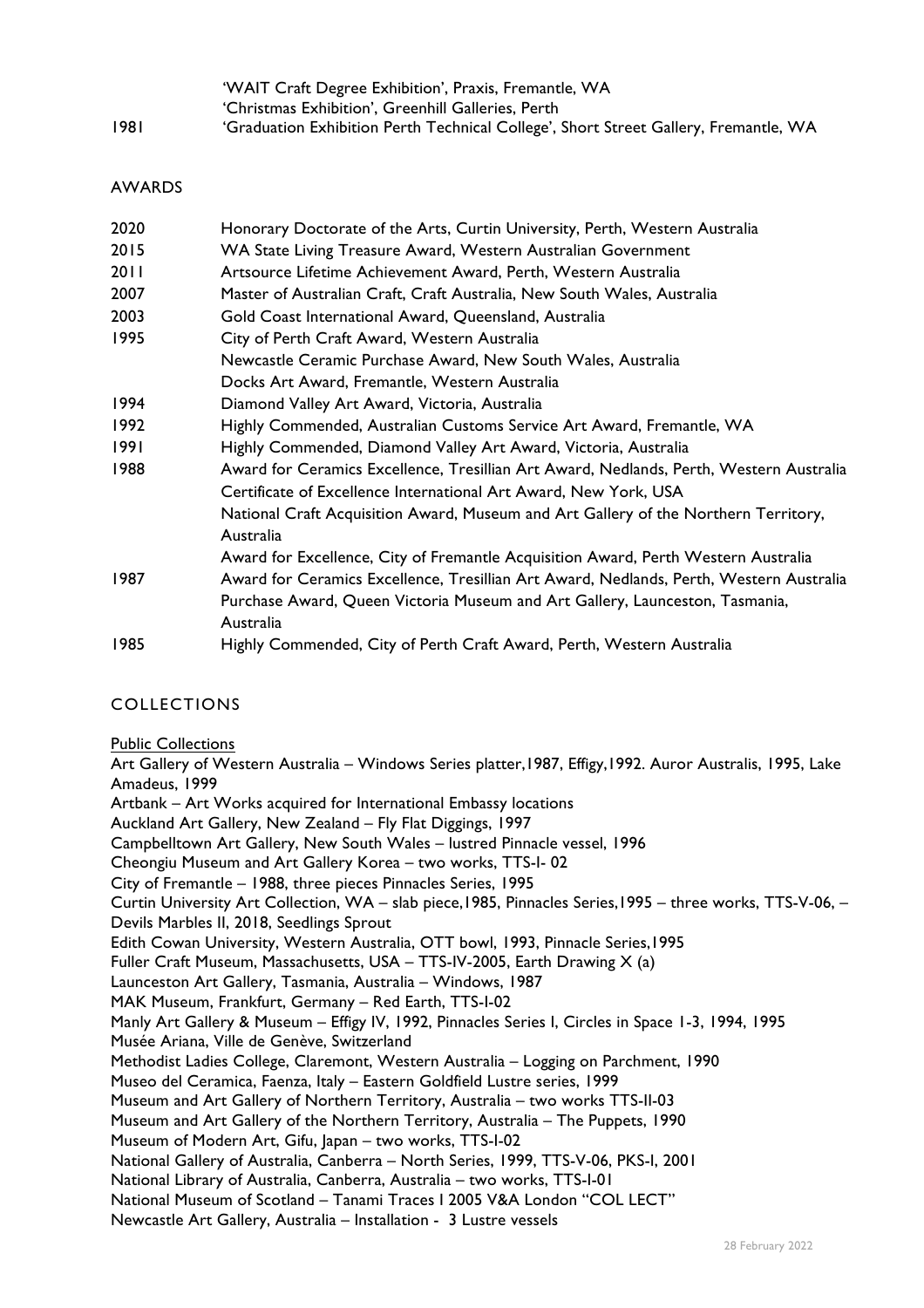Novosirbirsk State Gallery, Siberia, Russia – Totem Series bowls and plates Palazza del Colsole – Gubbio Italy, EGS Series III Perth Galleries – bowl Russian Series, 1991, Tidal Sands: North Series, 1999 Queensland Art Gallery, Australia – Windows Series bowl 1989, 1991,1993 & 1994 Shire of Diamond Valley – Diamond Valley Art Awards, Conchiglia, 1992 Shire of Swan – Midland Centennial Art Acquisition Exhibition, 1995 Tasmanian Museum and Art Gallery, Hobart, Australia – Caspar, 1988 Tasmanian Museum and Art Gallery – two works, TTS-III-2005 Telstra Murdoch Collection – The Chalice Series, 1994, Eastern Goldfields II, 1997 The Gifu Prefectural Museum, Tokyo, Japan, two works purchased from Quadrivian Gallery Sydney, 2002 The Powerhouse: Museum of Applied Arts and Sciences, Sydney, Australia – Eastern Goldfields Series II, 1997 The Republic of Ireland, Farmleigh, Castleknock, Dublin – TTS-II-03 Tomsk State Gallery and Museum, Siberia, Russia – Totem Series bowls and plates Toowoomba University, Queensland, Australia – OTT bowl 1993 21st Century Museum, Kanazawa, Japan – two works, TTS-I-02 University of Western Australia – Bewildered Parakeets platter, 1992 Victoria and Albert Museum Collection, London, UK – Kings Canyon, Installation, 2009 Craft Expo Presentation, gift to Mr & Mrs Gough Whitlam – Window Series, 1987 Department of Prime Minister & Cabinet, gift to President of Mexico, 1988 Department of Trade & Development, gift to Prime Minister & Cabinet Indonesia, 1990 The Grain Pool of Western Australia, gift to Seoul, Korea – EGS Series II, 1997 USSR Trade Union Official, 1989 Commission Australian Embassy NY, Sabbia Gallery, Sydney, 2020 Corporate Collections

Air New Zealand Collection, Western Australia – Eastern Goldfields Series II, 1997 Ansett, Western Australia – Eastern Goldfields Series II, 1996 ANZ Bank, Melbourne – Chalice Series, 1994 Australian Capital Equity, Western Australia – Horizon (suite of three pieces Pinnacles Series), 1995 Australian Contemporary Art Fair – four works from EGS Series, 1996 Bank of New Zealand, Perth – Russian Series, 1988 Bankwest – Seascape bowl, 1991 Chatsworth Collection, Derbyshire England – TTS and Kimberley Series, Devil's Marbles collections 2007/9/10/11/12/13/16/17 CHEVRON Corporation Collection, Perth, WA – Marbles Installation, 2022 Coopers and Lybrand & Associates, Perth – Logging on Parchment, 1990 Craftwest – Pinnacles Series (group of three), 1997 Fidelity, London, UK – Kakadu Burn, Installation, 2009 Gandel Group of Companies, Melbourne – two works, TTS-V-06 Harold Schenberg Collection – Carnivale Series, 1993, now in AGWA Hartley Poynton, Perth – Eastern Goldfields Series 1995 Holmes à Court Collection (Heytesbury Holdings) – Tree Series Jones Lang LaSalle Property Consultants, Singapore – 15 works, TTS I&II Marco Polo Corporation, Singapore – twelve works, TTS–II-03 Rosenbaum Brynmaur Collection, Penns, USA – Landscape Lustre Series, 1993 Sackler Trust Collection, London, UK – Burnt Rridge Blaze, Tanami Mapping, 2011 Other Foundations in the USA

Private Collections

Meghan Wynn Collection, Perth, Western Australia, 2021 Roslyn Packer AO Collection, Sydney, Australia Duke & Duchess of Devonshire, Chatsworth Collection, UK Gandel Foundation, Melbourne, Australia Tim Roberts Collection, Perth, Western Australia Andrew Forrest Collection, Perth, Western Australia Rampini Factory, Gubbio, Italy Numerous Collections in Germany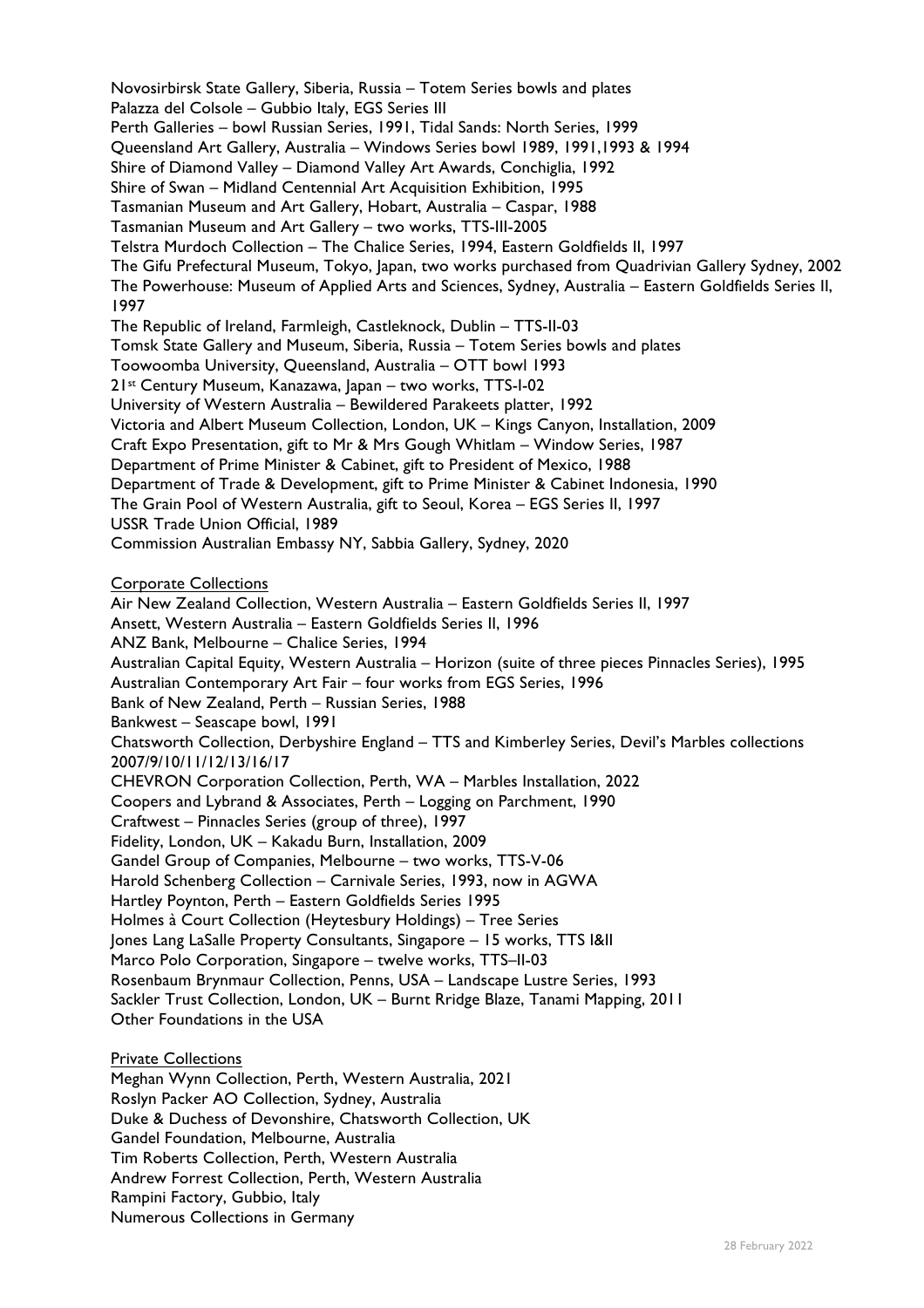#### BIBLIOGRAPHY

Monograph

Snell, Ted, Lines of Site. Fremantle Press, 2007.

#### Books

Carnegie, Daphne, "Tin Glazed Earthenware," UK, Oxford Press, 1993.

Dysart, Dinah/Dunn, "Jackie: Australian Art in Public Places," Artbank Australia, Department of

Communications, Information Technology and The Arts, 2001.

Held, Peter ed., "Ceramics at the San Angelo Museum of Fine Arts," San Angelo, San Angelo Museum of Fine Arts, 2021.

Iannou, Norris, "Masters of their Craft: Contemporary Decorative and Applied Arts in Australia," Sydney, Craftsman House, 1997.

Petersen, Susan, "Contemporary Ceramics," London, Calman/King & Hudson, 2000.

Petersen, Susan, "Craft and Art of Clay," 3rd Ed., London, Calman/Thames & Hudson, 1999.

Lane, Peter, "Ceramic Form: Design and Decoration," UK, USA, Sydney, Craftsman House, 1997 & 1998.

Lane, Peter, "Contemporary Studio Porcelain," New Ed., A&C Black Ltd, UK and USA, Nov 2003.

Lane, Peter, "Porcelain," UK, Craftsman House, 1995.

Mansfield, Janet, "Contemporary Art in Australia and New Zealand," Sydney, Craftsman House, 1995.

Stonard, John-Paul, "Chatsworth, Arcadia Now," UK, Penguin Random House, 2021.

Thorpe, D.W., "Who's Who of Australian Visual Artists," Australia, Thorpe in Association with the National Association for the Visual Arts, 1995.

Wardell, Sasha, "Porcelain and Bone China," UK, Crowood Press, 2004, 2nd ed. 2020.

Whyman, Caroline, "The Complete Potter – Porcelain," unknown UK & USA, 1995.

#### **Catalogues**

100 Works for 100 Years, Australian National Gallery 2014.

Barkley, Glenn and Lesley Harding, An Idea Needing to be Made, Ceramics. Heide Museum of Modern Art, 2019.

Biennale Internationale de la Céramique, Saint-Cergue Suisse, 2016.

Ceramic as Expression, catalogue, 2005.

Dysart, Diana and Jackie Dunn Australian art in public spaces, Artbank, 2001.

Goldgate, Steven, 'World Encyclopaedia of Ceramic Art and Artists' 3rd World Ceramic Biennale 2005, Korea (Cebiko).

Field, Caroline, A New Perspective. Australian Catholic University Art Collection, 2017.

Material Culture - Aspects of Contemporary Australian Craft & Design, 2002 National Gallery of Australia.

Object Gallery, Crafts Council of Australia, Sydney, Catalogue.

"Recovery of Use," Korea International Invitation Exhibition 2003.

Bonjani, Gian Carlo, 'Vitalita Perenne del Lustro', Faenza Museum, Italy.

Sotheby's, Inspired by Chatsworth: A Selling Exhibition New York, 2019.

Snell, Ted, Pippin Drysdale: Lines of Site – towards the Kimberley Series, John Curtin Gallery, Curtin University of Technology, exhibition catalogue & review, ISBN: 1-760767-526-6, July 2007.

St Joseph Galerie, Organiseert Internationale Porselein expositie, November 2004, pp. 79-83.

Terra Viva: 30 ans de céramique, Galerie Terra Viva, 2019The British Crafts Council, V&A London: 'COLLECT', 2003 & 2004.

The Museum of Modern Art Shiga, Catalogue.

The Newcastle Regional Art Gallery, New South Wales, Australia, 2005.

The Legacy of Modern Ceramic Art, Part II – Modern Ceramic Art from an International Perspective, The Museum of Modern Ceramic Art, Gifu, Japan.

The Takaoka Art Museum, Catalogue.

Transformations, The Language of Craft, The National Gallery of Australia, ACT, 2005.

Western Australian State Living Treasures 2015. Department for the Culture and the Arts, 2015.

World Competition of Arts & Crafts, Kanazawa Invitational Exhibition Japan (World Craft Forum).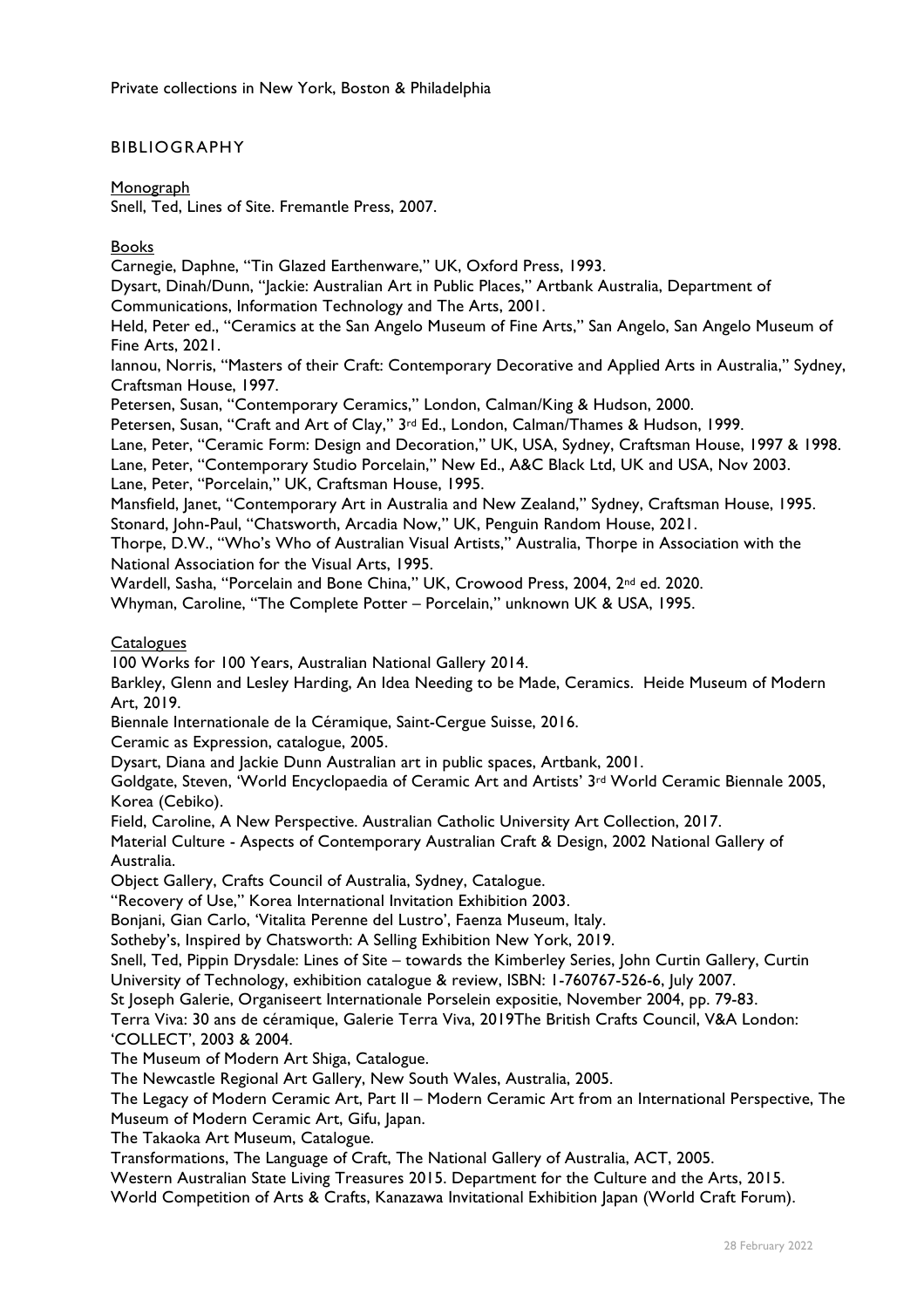Articles and Reviews

Andreani, Carole, "Passage d'Australie," la Revue de la ceramique et du Verre, no. 141, March/April edition, 2005, front cover and pp. 38-41.

"An Idea Needing To Be Made: Contemporary Ceramics". Australian Arts Review, 2019.

"Aspects of Contemporary Australian Craft & Design," Art on View, National Gallery of Australia, pp. 42- 48.

Barkley, Glenn and Lesley Harding, "Manningham Leader – Heide Museum of Modern Art," The Age and The Sydney Morning Herald, 23 AUG 2019.

Barnes, Amelia. "Leif and Heide Team up for Exclusive Porcelain Collaboration". The Design Files. Baxter, Maggie, "Profile of Pippin Drysdale", Artist Profile, Sydney (2015), p. 5.

Bevis, Stephen, "Refined ceramics define career", The West Australian –The Weekend West, 5-6 December (2015).

Bromfield, Dr David, 'Spuren der Tanami-Wuste', pp. 26-29, Neue Keramik (New Ceramics) Issue 1, Jan/Feb 2003.

Bromfield, Dr David, "Tanami (Desert) Traces Series I", Ceramics Art & Perception.

Bromfield, Dr David, "Physical Extension of Memory", Ceramics Art & Perception No. 41, 2000.

Cavendish, P., "Treasures from Chatsworth Exhibition", Chatsworth House Trust Annual Review, 2019, p. 15.

"Ceramic Artists Break the Mould". Australian Financial Review, 2019.

Contemporary Australian Craft', exhibited at Hokkaido Museum of Modern Art, Sapporo Japan, The Powerhouse Museum Sydney.

Doerhoerfer, Pamela, 'Grains of sand in the sun', TTS-I, 2002 German Review.

Drysdale, Pippin, 'Drawn from the Edge', The Journal of Australian Ceramics, Issue 45 no 3, 2006, pp. 20- 21.

Editorial piece for An Idea Needing to Be Made that has been featured in the 'Gallery' pages of Ceramic Review (Issue 299) 2019.

Erickson, Dorothy, "A Worthwhile Investment, The Ceramics of Pippin Drysdale", Artlink Magazine – The Future of Art, vol 19 no. 2, pp. 16-18.

Erickson, Dorothy, "Landscapes", New Ceramics Magazine, Issue # 6.

Erickson, Dorothy, "Landscapes", Ceramics Art & Perception No. 41, 2000. 344-345 and inside back cover.

Get Smart, John Curtin Gallery 09–17 Anniversary publication (2017).

Girard, Sylvie, La revue de la Ceramique et du Verre: no 147 Mars-Avril 2006.

Girard, Sylvie, La revue de la Ceramique et du Verre: No141, Mars-Avril 2005, cover, pp. 36-40.

"Heide Museum of Modern Art Opens a Ceramics Exhibition Featuring Leading Artists From Around The World". Artdaily.Cc, 2019.

"Heide Presents Major Contemporary Ceramics Exhibition | Green Magazinegreen Magazine". Green Magazine, 2019.

Hull, Andrea, 'Backing Winners', Artlink Magazine – Art & Enterprise vol 22 no. 3, pp. 12.

'Interview of Pippin Drysdale', China Ceramics Illustrated magazine, Beijing, China (July, 2015), p. 4.

John McDonald, "Review and Idea Needing to Be Made," The Age and The Sydney Morning Herald, Heide Museum of Modern Art. 2019. Website.

Kooistra, Mieke, "Building Global Collections", True Living of Art & Design 2015, pp. 182-6. Laurie, Victoria, "Pippin Drysdale and Warrick Palmateer pair up for pottery", The Australian, Oct.12, 2018.

Laurie, Victoria, The Face "Victoria Laurie meets Pippin Drysdale", Weekend Australian Review May 26, 2007, pp. 3.

Lourens, "Coloured Porcelain", Sint Joseph Galerie – a Dutch Magazine, pp. 83-86.

'Material Culture', Art on View, Issue 29 Autumn, 2002, pp 42-48.

McAuliffe, Annemie, 'The Devils Marbles 2016: A transformative direction for Pippin Drysdale', The Journal of Australian Ceramics, vol 55, no 3 (2016).

McDonald, John, "Pippin Drysdale Captures the Spirit of Australian Landscapes", Sydney Morning Herald - Good Weekend August 7, 2020.

McDonald, John. "An Idea Needing to be Made at the Heide Museum of Modern Art', August 23, 2019. Malcolm, Chris, 'Showcasing the collaboration between master ceramicists Pippin Drysdale and Warrick Palmateer', The Journal of Australian Ceramics, Vol 57, No 3 (2018).

Martin, Tony, "Pippin Drysdale is an Enigma", Ceramics Art and Perception, Issue 95 (2014), pp. 8-13.